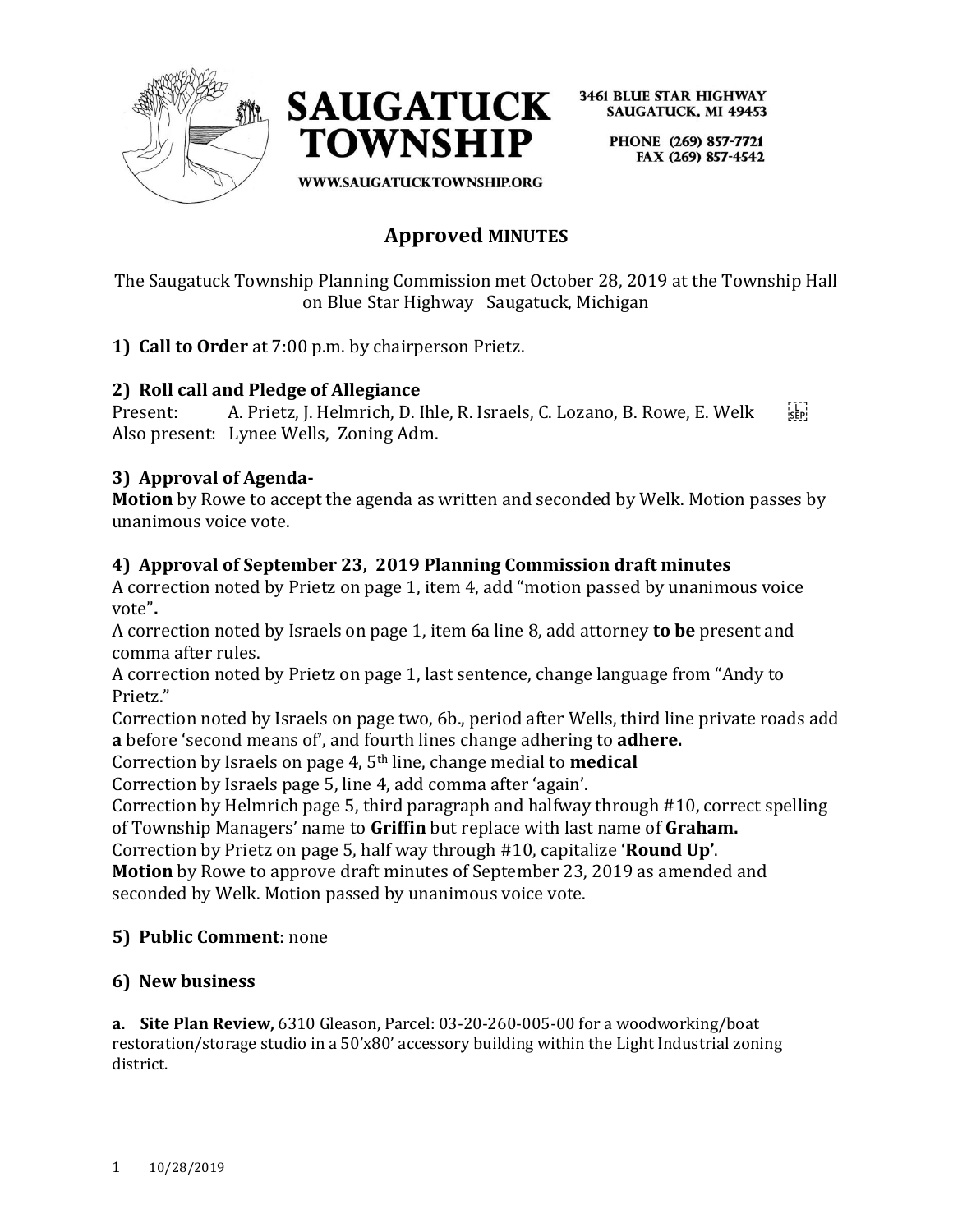



> PHONE (269) 857-7721 FAX (269) 857-4542

WWW.SAUGATUCKTOWNSHIP.ORG

Explained by owners and an interpreter, the purpose of the request is for woodworking. All elements will be harmonious and efficiently organized in relation to topography, size and lot, character of adjoining property and type and size of the building.

Wells explained the applicant is agreeable to our conditions and willing to exchange the wainscot to wood instead of metal. They are also willing to look at the 75' set back and resolve that. Also they are working with the fire department regarding sprinkling regulations as related to their size, and prior to a building permit, they will get approval from the fire department. They are aware of the hook up utilities. The area is zoned Industrial.

Prietz noted the wainscot height and asked if it meets our requirements. Wells will work with the applicant and verify that it meets the requirements taking into consideration doors and windows. Applicants were agreeable to working with Wells on that.

Prietz noted that there is not designated parking. Wells explained that there is not a requirement for parking.

Israels confirmed there is no outside lighting plan but any lighting on the building would be downward focused. That was confirmed.

The applicant confirmed that trash would be stored inside the building, and put out on the designated trash day. There is no need for a dumpter.

Prietz explained that the setback would have to be a minimum of 75' from the closest point of the building. Wells will work on the set back with the applicant. There It was somewhat unclear on the presented plan.

The applicant questioned if city sewer was a consideration now or in the future with the Township. It was explained that it was not currently in discussion.

**Motion** by Rowe and seconded by Welk to approve the application along with the 8 recommendations of the Zoning Administrator overview letter of October 15, 2019 and the addition of number 9 (set back conforms to the ordinance standards).

- 1. The use and structure shall at all times comply with all local, state and federal requirements.
- 2. All fees shall be paid prior to issuance of certificate of occupancy.
- 3. Saugatuck Township Fire District review shall be completed and conditions met for issuance of a building permit and/or Certificate of Occupancy.
- 4. Allegan County Soil Erosion permit submitted to the Zoning Administrator before any earthwork commences on site.
- 5. Any condition of the Township Engineer shall be complied with prior to issuance of building permit.
- 6. Uses on the property must be a "use by right" in the light industrial zoning district.
- 7. Any future changes to the lighting, landscaping, parking, or building materials shall require review and approval of the Township. The site vegetation shall remain undisturbed within the required buffer yards of 40' in the front, 15' side, and 20' in the rear yard.
- 8. Any other conditions as deemed necessary by the Planning Commission such as: architectural standards and waste management.
- 9. The building set back must conform to our 75' ordinance standards.

Motion passed by unanimous voice vote.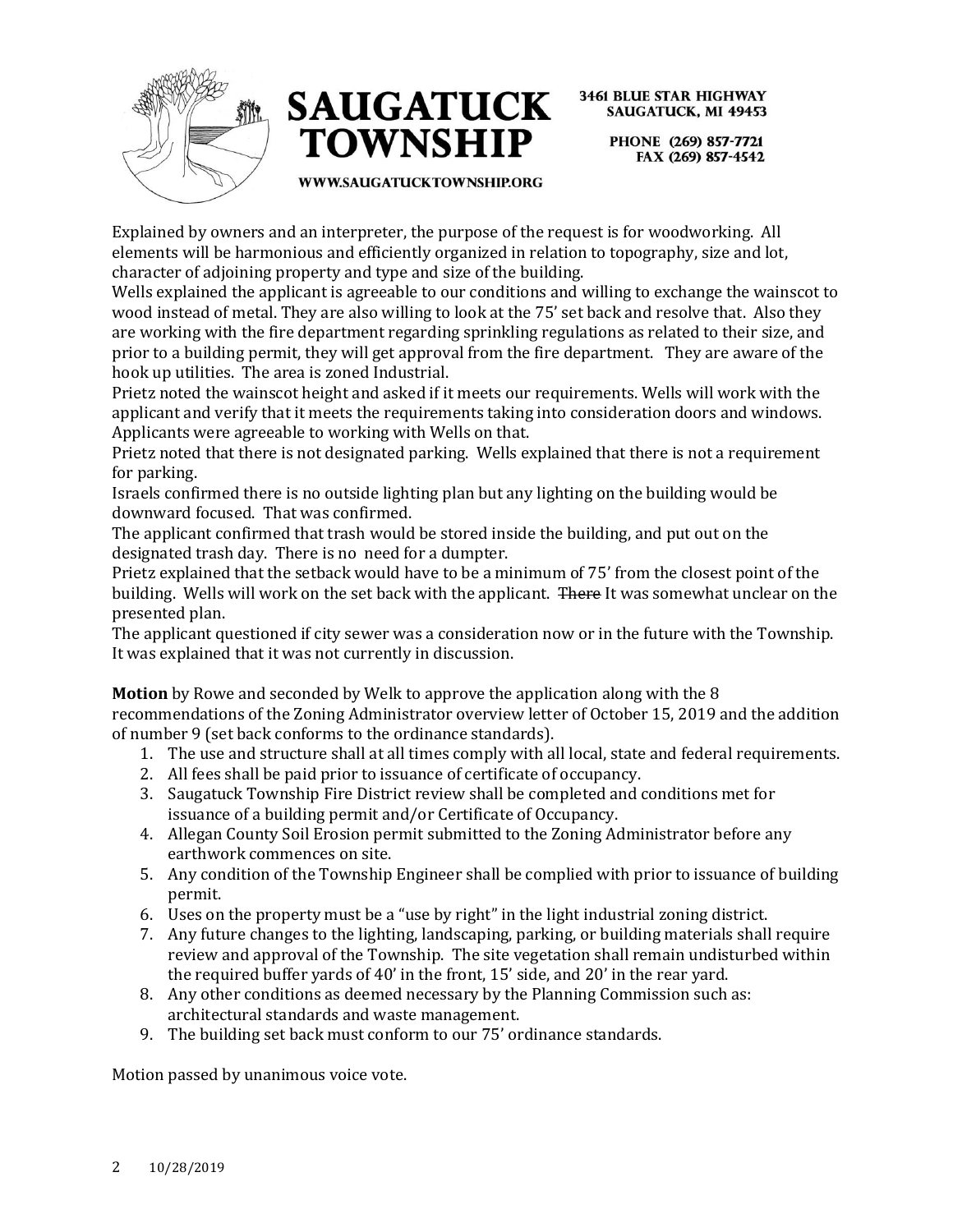



> PHONE (269) 857-7721 FAX (269) 857-4542

WWW.SAUGATUCKTOWNSHIP.ORG

**b. Special Approval Use Public Hearing and Site Plan Review application** for parcel

#20-003-001-00 (aka. 3577 64th Street.) for a medical marijuana provisioning center. The applicant is Agri-Med and represented by Aaron Smith.

Smith presented the proposed entrance from 64<sup>th</sup> street and explained they would connect to public sewer and water.

Ihle noted that sanitary sewer was not available from 64th and the applicant explained that it would be accessed from the existing sewer on Blue Star HiWay Highway. Public Comments:

Clare Ray, representing Spectators, questioned the water retention and where it will be directed. He was assured by Wells that it would be retained on site. He also questioned the access driveway position in relation to his entrance off 64th St. There is no conflict noted.

Smith stated that although the property size is large, he does not have future plans for the rest of the property at this time.

Public Comments Hearing closed.

Comments from Commission:

Wells reviewed that Section 40-693 governs SAU uses and Section 40-746 governs for medical marijuana facilities.

In review of Section 40-746, there were areas not addressed or that were incomplete. These items were reviewed with the applicant and provided to him prior to the meeting. Briefly it includes detail for disposal, building exterior, air filtration system, hours of operation and deliveries, and a Township Engineering report to include storm water and drainage.

It was found that the proposed building does not comply with the Architectural standards for the property.

The business does meet many of the SUA SAU standards including access and landscaping standards.

A Fire Department Review was done and the applicant has agreed to meet the requested conditions. Once met, revised plans will be reviewed accordingly.

The applicant expressed he would provide the additional information in writing to meet the requirements of the Planning Commission standards.

Helmrich asked for the number of parking spaces and when we could expect to see the Architectural plan. The applicant explained that there would be 27 parking spaces and he would get us the building materials.

Wells questioned if there was a need for an easement through the property in the event that the property is split. Smith explained that there is an easement from Blue Star at the stop light area now and it could connect at some time with future development of the property.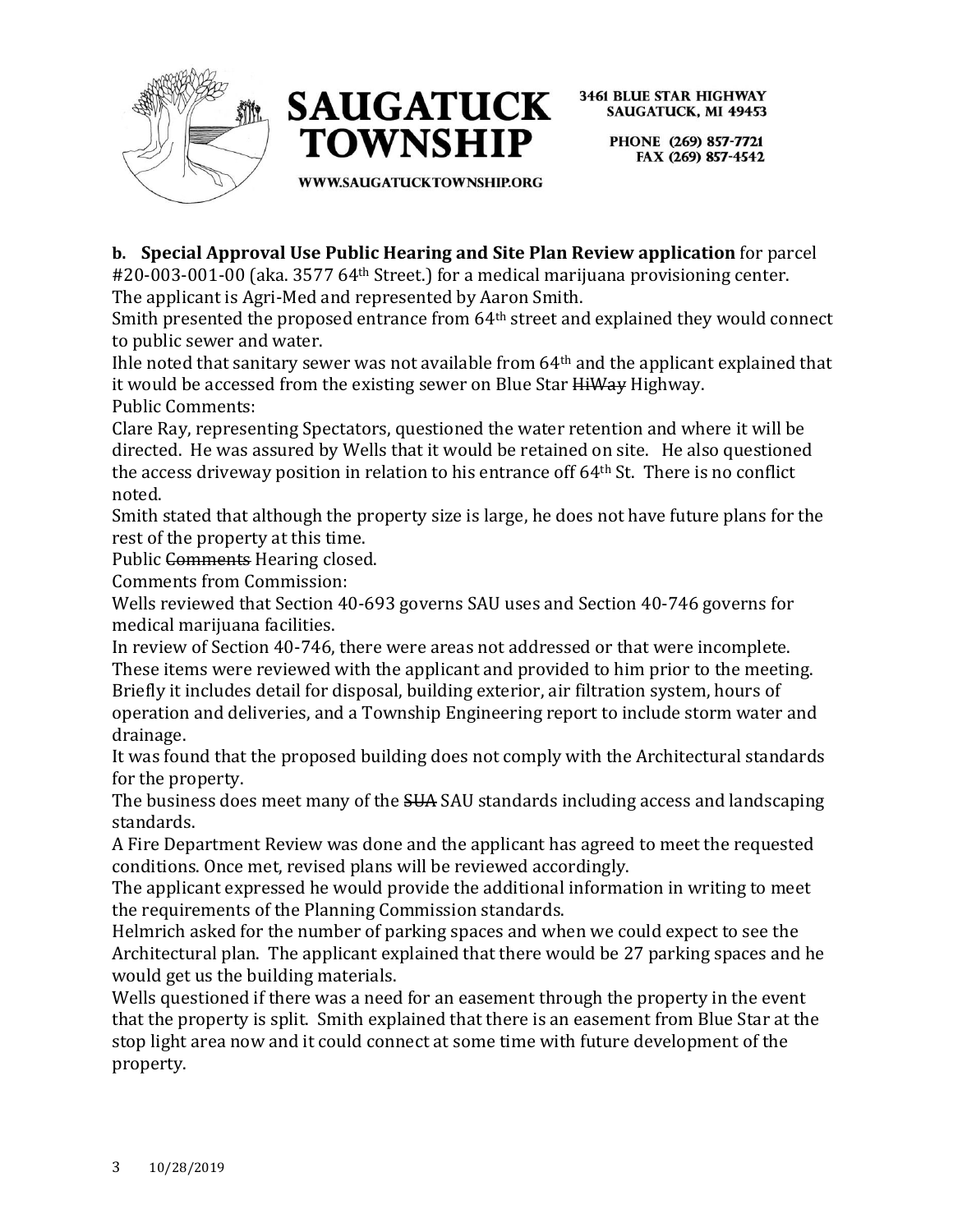



PHONE (269) 857-7721 FAX (269) 857-4542

WWW.SAUGATUCKTOWNSHIP.ORG

It was recommended that the Planning Commission table the request for the SAU and Site Plan review due to the lack of complete information to determine compliance with our standards for a medical marijuana provisioning center, in addition to the non conformance with the building architecture. The applicant is asked to resubmit a complete application addressing all items in the review as well as the items required by the Fire District and Township Engineer at least 3 weeks prior to the next meeting to allow sufficient time for review.

Rowe moved to table both the SAU and Site Plan approval until the next meeting. Seconded by Welk. Motion passed by unanimous voice vote.

**c. Special Approval Use Hearing and Site Plan Review** application from Phenohunters, LLC for a medical marijuana Class A grow facility at 6764 Just Barns Drive for Units 6-10 only.

Chris Cubbage, representing Phenohunters, is proposing a marijuana grow facility at Just Barns for 5 units separated by walls. He explained parking, outdoor lighting, access, windows, ventilation, number of employees, small indoor dumpster, and security.

Public Comment: Joe Milauckas asked about the parking area in the lower left corner of the print. The applicant explained it was for future site plans for Just Barns. He questioned if phase two was approved and Wells explained it was approved in July.

Wells explained the application is for this property only and any additional request for expansion would have to be considered on its own and included it in the condition for approval.

Public hearing closed.

Opened to Commission questions:

Welk asked if the property would be fenced, and the applicant responded it would not be fenced.

Ihle asked to have the parking explained. There are six parking spaces and potential for more on two sides. Ihle also noted the large energy use.

Prietz affirmed that the building is in the I-2 district.

Wells confirmed that all the SAU standards have been met.

It is more than 500' from a residential property.

All other grower standards have been met. There is no signage proposed and the Fire Department requests to see the address visible on the outside of the building. Wells recommends approval of the request with the following conditions:

- 1. The site shall be built and the building supplied with the odor protection, security and waste disposal as shown on the site plan.
- 2. Lighting details shall be provided to the Township Planner for review. Lighting will conform to the Township's Zoning Ordinance.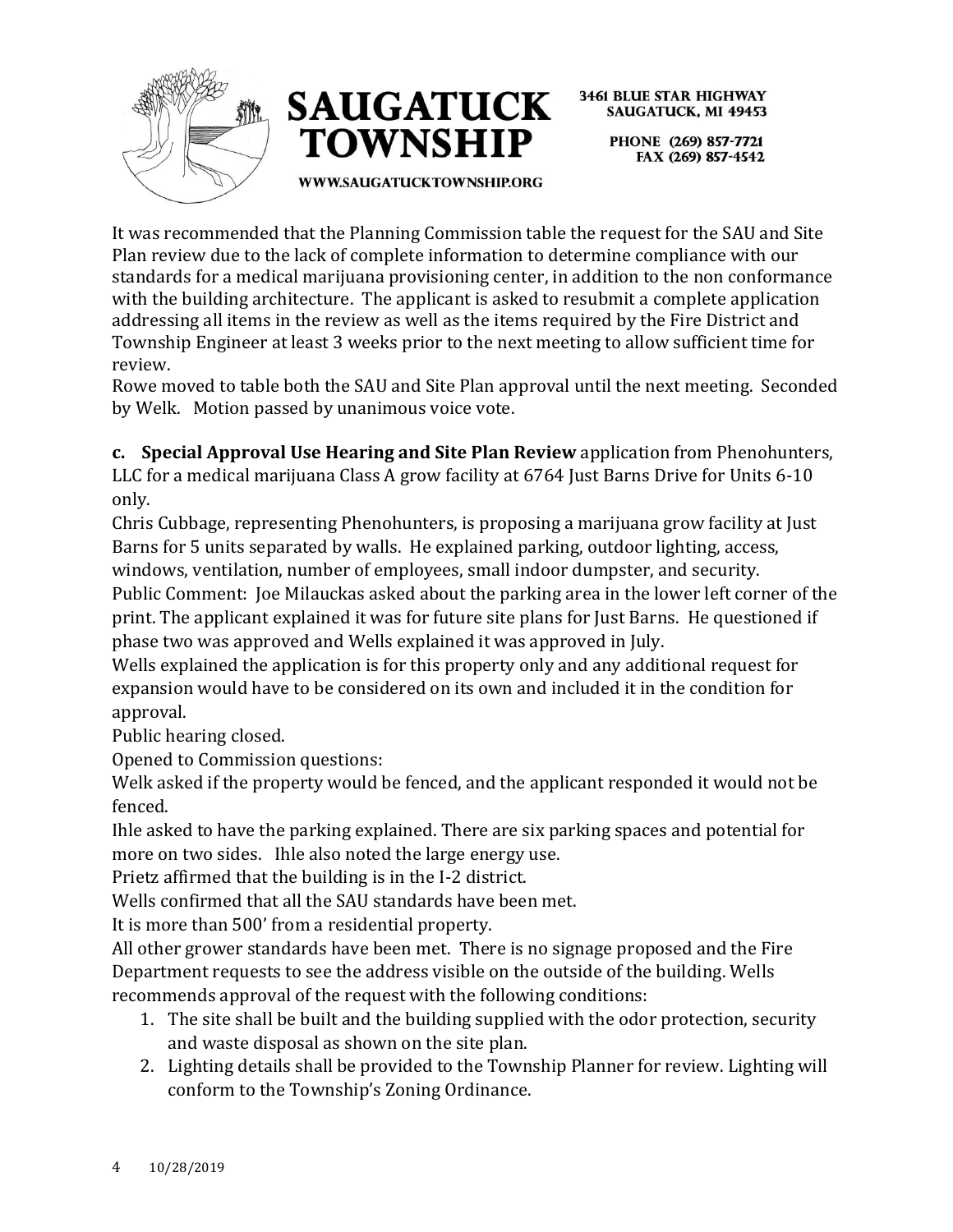



> PHONE (269) 857-7721 FAX (269) 857-4542

WWW.SAUGATUCKTOWNSHIP.ORG

- 3. Additional parking shall be provided to meet the need for 6 employees in addition to the spaces required for building 11-16 as the parking appears to be shared per the site plan.
- 4. Saugatuck Township Fire District review shall be completed and conditions met for issuance of a building permit and/or Certificate of Occupancy. Allegan County Soil Erosion permit submitted to the Zoning Administrator before any earthwork commences on site.
- 5. Allegan County Soil Erosion permit submitted to the Zoning Administrator before any earthwork commences on site.
- 6. Any conditions for the Township Engineer shall be complied with prior to issuance of building permit.
- 7. Review of Utility plan and storm water detention by Saugatuck Township engineer and Kal-Lake before issuance of a Building Permit, to be paid for by the developer.
- 8. The use and structure shall at all times comply with all local, state and federal requirements including those requirements for medical marijuana grow facilities, established by the State of Michigan.
- 9. All fees shall be paid prior to issuance of build permits and certificate of occupancy.
- 10. Any changes or addition to the use mix requires amendment to the Special Approval Use.

Motion to approve both the SAU and Site Plan with the 10 conditions as described above, by Rowe and seconded by Helmrich. Motion passed by unanimous voice vote.

**d. Zoning Ordinance Text Amendments Public Hearing** to recommend to Township Board ordinance to amend sections:

- i. Private Roads: 40-658, b, 2: To modify section 2a to read "4 or more lots".
- ii. Private Roads: 40-658, e: Remove and replace section 40-658, e in its entirety with the following: Emergency Access and Additional Means of Primary Access: A private road or interconnected private road system shall not serve more than 30 dwelling units unless a second means of emergency access is provided and regularly maintained for those dwelling units in conformance with the International Fire Code as adopted and as amended from time to time.
- iii. Passing Lanes: 40-663, c: Rescind this section in its entirety.
- iv. A-2 Dimensional Standards, Inconsistency: 40-185, c: Rescind this section in its entirety.
- v. Noticing for Site Plan Review: Section 40-812 b: Rescind paragraph entitled "Notice of Site Plan Review."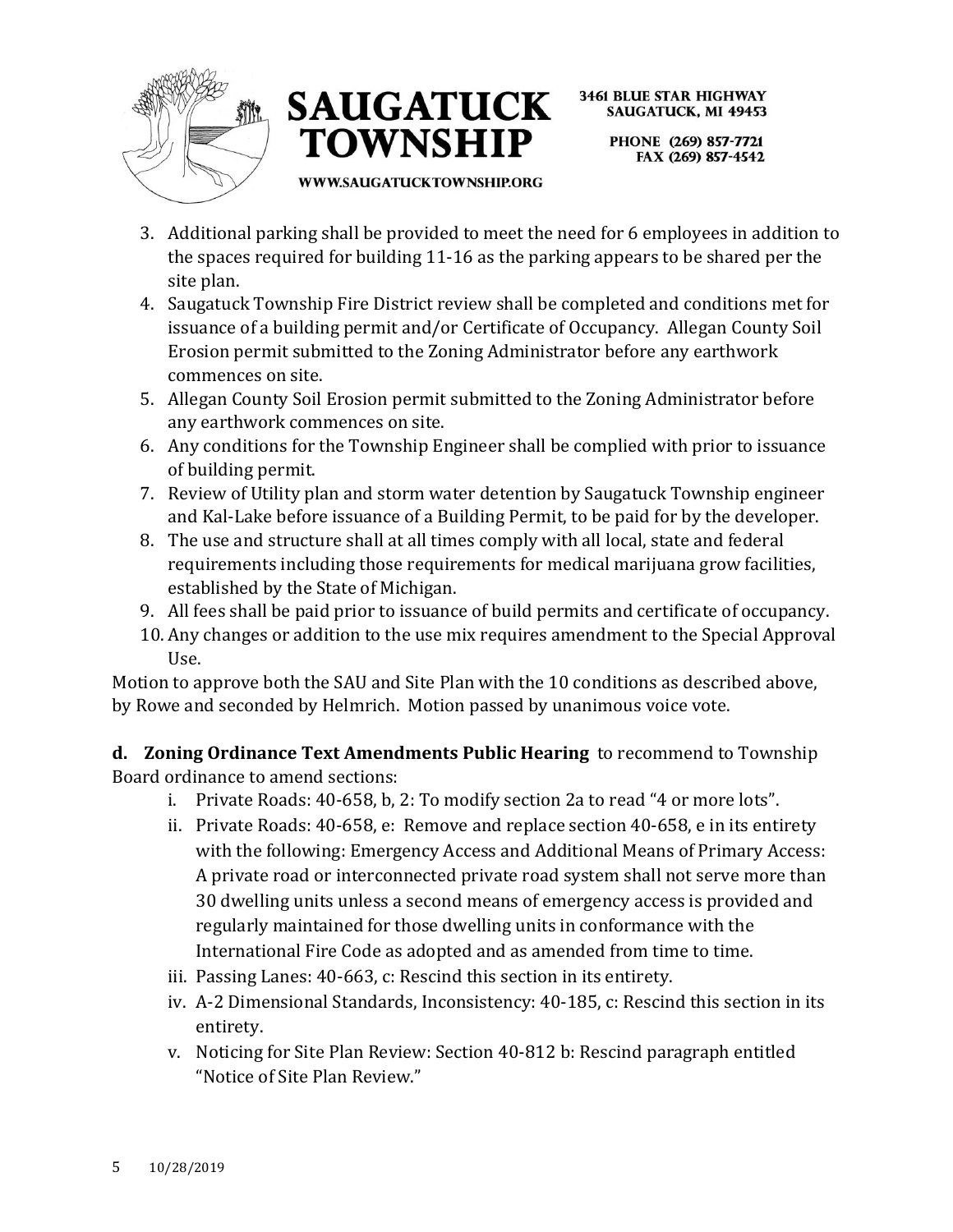



**3461 BLUE STAR HIGHWAY SAUGATUCK, MI 49453** PHONE (269) 857-7721 FAX (269) 857-4542

**WWW.SAUGATUCKTOWNSHIP.ORG** 

Public Comments: Joe Milauckas: Discussed history related to the reason for the original wording of i. Originally people wanted to eventually divide their properties to house family members and/or children. When lot size zoning increased the R-1 size to 40,000', it limited what owners could do with their property. That is why the '4 lot size' remained the cut off. He suggested changing 2b rather than 2a wording. 2a. "private roads serving more than 4 sites (5 or more) would require 66' width" and b. would say "a private road serving 4 or less sites would require 33' width". It would be consistent and makes sense with the 4 lot cut off.

ii. Joe Milauckas on Emergency Access: Addressed point of clarity that the fire code determines the need for access, both primary and additional access. Wells explained that the fire code will determine the access and the Township will support the requirements of the Fire Code. They have factors to consider and may or may not have a 66' requirement for the second access.

v. Joe Milaukus on Noticing for Site Plan Review: Requests that adjacent properties should be included in the notice. He cited an example with Bigby's and explained that if he had not been noticed, the structure would have been placed without a setback to his property line.

Members thanked Joe for his comments.

Public Hearing closed.

Moved by Rowe and seconded by Welk to recommend the changes discussed this evening to the Township Board regarding Zoning Ordinance Text Amendments Public Hearing, Item 6d. (i.) and (ii.), approve (iii.) and (iv.) and strike (v.) regarding site plan noticing, from the proposed recommendations. Motion passed by unanimous voice vote.

## **7. Old Business:** None

## **8. Public Comments:** None

**9. Board Update:** Helmrich reports the Board met on Weds. Oct 2, 2019 There is a Harbor grant resolution and financial commitment from Saugatuck, Douglas and the County for hydrology and toxicology study along the entire Harbor Area. The commitment from the Township is \$5,000.00.

We The Township re-entered the Emergency Services commitment with Fennville AMR ambulance services and a special assessment will be on the next tax bills. He noted a special thank-you to our Township Manager, Griffin Graham, for updating personnel policies and financial policies. The policies received final approval from the Governing Board.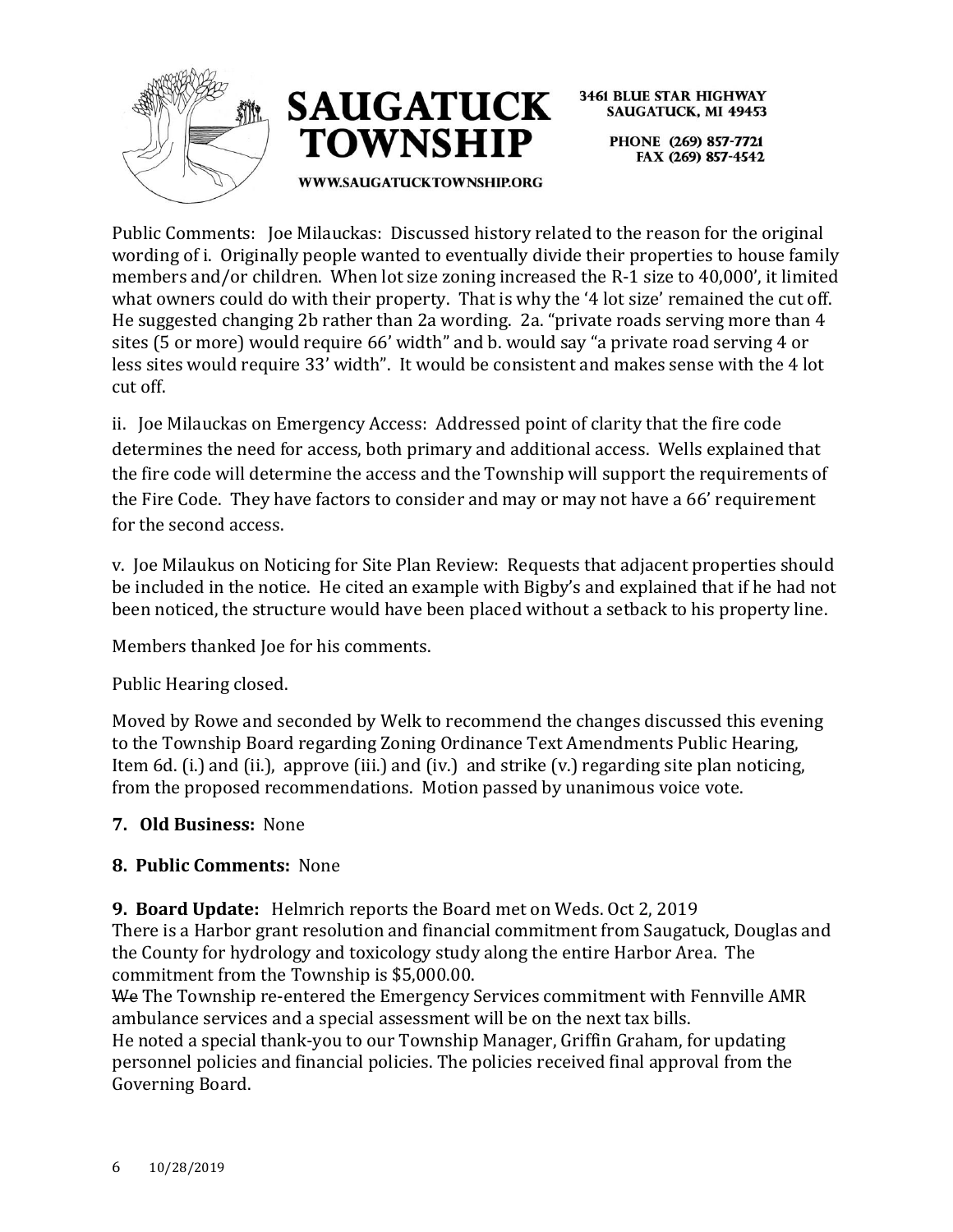



> PHONE (269) 857-7721 FAX (269) 857-4542

WWW.SAUGATUCKTOWNSHIP.ORG

The Board moved to formally say that, if accepted, they would like to be a full member of the Kalamazoo Lake Harbor Authority.

The Board approved a sidewalk that could temporarily serve as a link to the bike trail. It will be at Old Allegan Road and Blue Star Hi-Way and run toward the church. Helmrich said some building maintenance was completed. Both entry doors have been repaired and given new locks, and resurfacing was completed to the parking area.

Wells reports: The Township has received the draft updates to the Flood Insurance Rate Maps and the Flood Insurance Study Report for Allegan County, and the Township.

This is the link to the study and maps: <https://hazards.fema.gov/femaportal/prelimdownload/searchResult.action>

There are several flood line maps that cover the Township, with Panel numbers coded in the file name in the leftmost column of the list of maps. Several of the maps of the Township are being updated. To determine which maps apply to the Township, you will want to look at the ID column, and the last three numbers represent the panel number for the map. The following are applicable panel numbers: 162, 164, 166, 170, 330,335. Each has the letter 'F' after the panel number.

FEMA will host a community meeting about the maps but has not set the date for that meeting. At some time we may decide to amend our zoning map to show flood lines.

#### **Next meeting:** November 25, 2019 **7:00p.m**

The Township Attorney will be present and the topic will be 'a community conversation about recreational marijuana'.

Wells stated we currently do not prohibit real estate signs with a marijuana symbol. She will look further into this.

**10. Adjourn** Motion to adjourn by Rowe and seconded by Welk at 8:55 p.m. Motion passes by unanimous voice vote.

Respectfully, R. Israels, P.C. Sec.